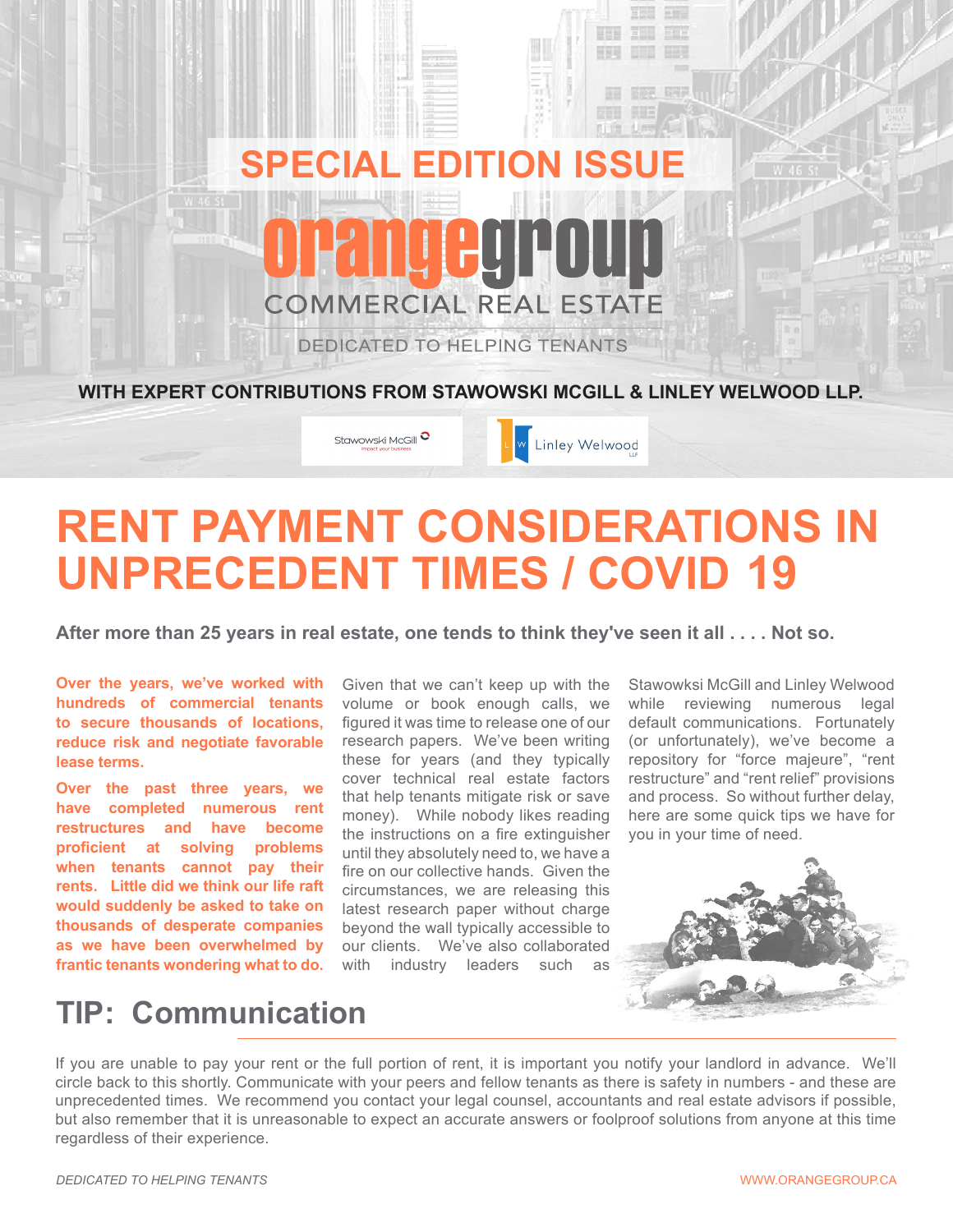

## **TIP: Decision Making**

Right now, the best you can do is to know your business, obtain information, and assemble a plan. Analyse the situation, determine odds when possible, communicate, be TRANSPARENT AND STRAIGHTFORWARD, and try to make measured, calculated decisions. Then revisit again and again as needed. We would suggest that it is probably not the best time for long term real estate commitments expectations or solutions.

# **"UNPRECEDENTED TIMES MAY CALL FOR UNPRECEDENTED DECISIONS"**

# **YOUR COMMERCIAL LEASE**

Remember that 70 page document you never read but signed? This is where your commercial real estate advisor and lawyer earned their weights in gold. Inside those leases, you might find a term that has suddenly risen to the top of every google search called "Force Majeure". In addition to lease content defining "defaults", force majeure is crudely defined as an unforeseeable circumstance that prevents someone from fulfilling a contract.

## **What is "FORCE MAJEURE"?**

*CONTRIBUTION FROM:*



The authority for invoking Force Majeure to provide for relief from performance comes from the contract (except in Quebec). The contract must contain a force majeure clause which specifies a type of event capable of encompassing the COVID-19 outbreak. It is important to note that there is no generic definition of force majeure in common law. It is a matter of contractual interpretation in each case. The defaulting party must prove that:

- one of the events referred to in the force majeure clause has occurred.
- it has been prevented, hindered or delayed from performance by that event.
- its non-performance was due to circumstances outside of its control.
- there were no reasonable steps that it could have taken to avoid or mitigate against the event.

For a force majeure clause to engage, there are often different thresholds drafted in: for example in some contracts performance has to have been rendered impossible, whereas others, performance need only be hindered or delayed. Similarly, a downturn in economic conditions (even if caused by an event like COVID-19) will generally not constitute force majeure. However, government interference or anything referring to illness, pandemic or epidemic may be included as part of the force majeure clause(s) in your leases. Some force majeure clauses will suspend party's performance of the contractual obligation (eg. Payment of rent), others allow for termination of the contract, usually if the event persists for a certain period of time.

#### **Frustration**

If the force majeure clause does not cover an event such as the COVID-19 outbreak (or there is no force majeure clause at all), consider the question of whether the contract has been frustrated. A contract will terminate automatically when a frustrating event occurs, i.e., one which is: (1) unexpected; (2) beyond the parties' control; and (3) makes performance impossible or radically different from that which the parties contemplated at the time of entering into the contract. The frustrating event must "significantly change the nature of the outstanding contractual rights or obligations." Following the 2003 SARS epidemic, the Hong Kong District Court held that a 10-day period in which a property was uninhabited did not frustrate the tenancy agreement, which had a two-year term.

#### **Mitigation**

Wherever losses are likely to be incurred, contractual parties have a duty to mitigate damages. Force majeure and frustration are last resorts which will not be applied if parties have not exhausted the options available to them to perform their obligations under the contract. A party must show that there were no commercially reasonable alternatives that would have mitigated the impact of the event on the other party.

#### **Approach**

Step 1: Check whether the contract has a force majeure clause that could cover COVID-19.

Step 2: Check whether there is a causal link between the force majeure/frustrating event and non-performance.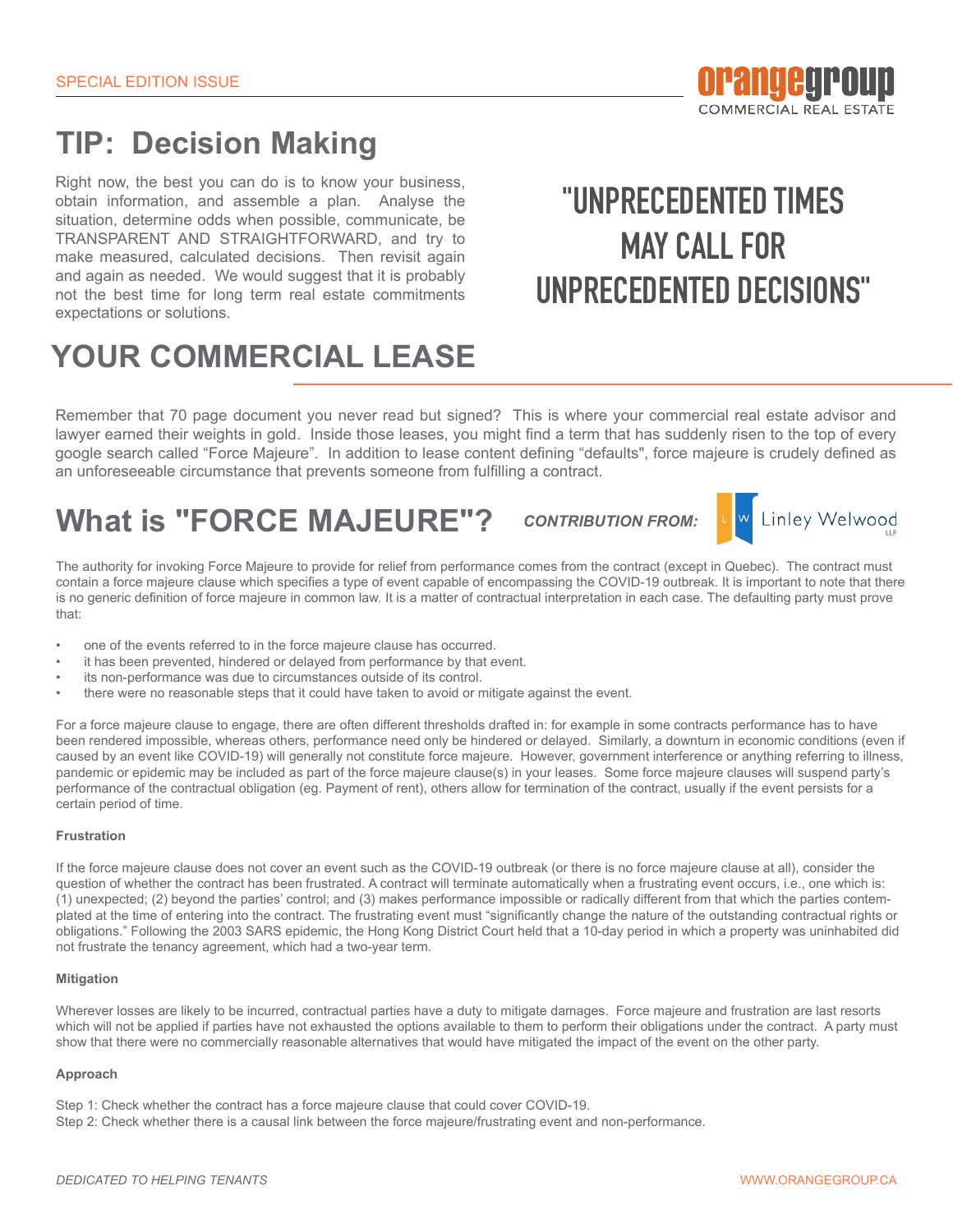

...continued from previous page:

Step 3: Write to your counterparty and (i) provide full explanation of why performance is now physically/legally impossible, (ii) provide evidence of steps you are taking to mitigate and (iii) regular updates on efforts to resume performance. Also see ("Next Steps" below). Step 4: If you are satisfied with the response, consider entering into a written variation to the contract. If not, consider escalating to dispute resolution.

## **WHAT IS YOUR BUSINESS TYPE?**



Restauranteurs, retailers and many service providers typically conduct business with a relatively high velocity of cash flow. For example, restaurants often rely on one week's sales to pay salaries for the very next week and generally are unable to carry high levels of cash reserves.

### **velocity of Higher Lower cash flows**

Consulting firms, fitness clubs, commercial real estate brokerages, accountants, etc. typically have slower velocity on cash flows whereby fees are paid yearly in advance, monthly, or there is a long gestation period between the service and the receivable. Typically (but not always) higher amounts of working capital are needed for these types of businesses and the cash crunch shock is not as acute.

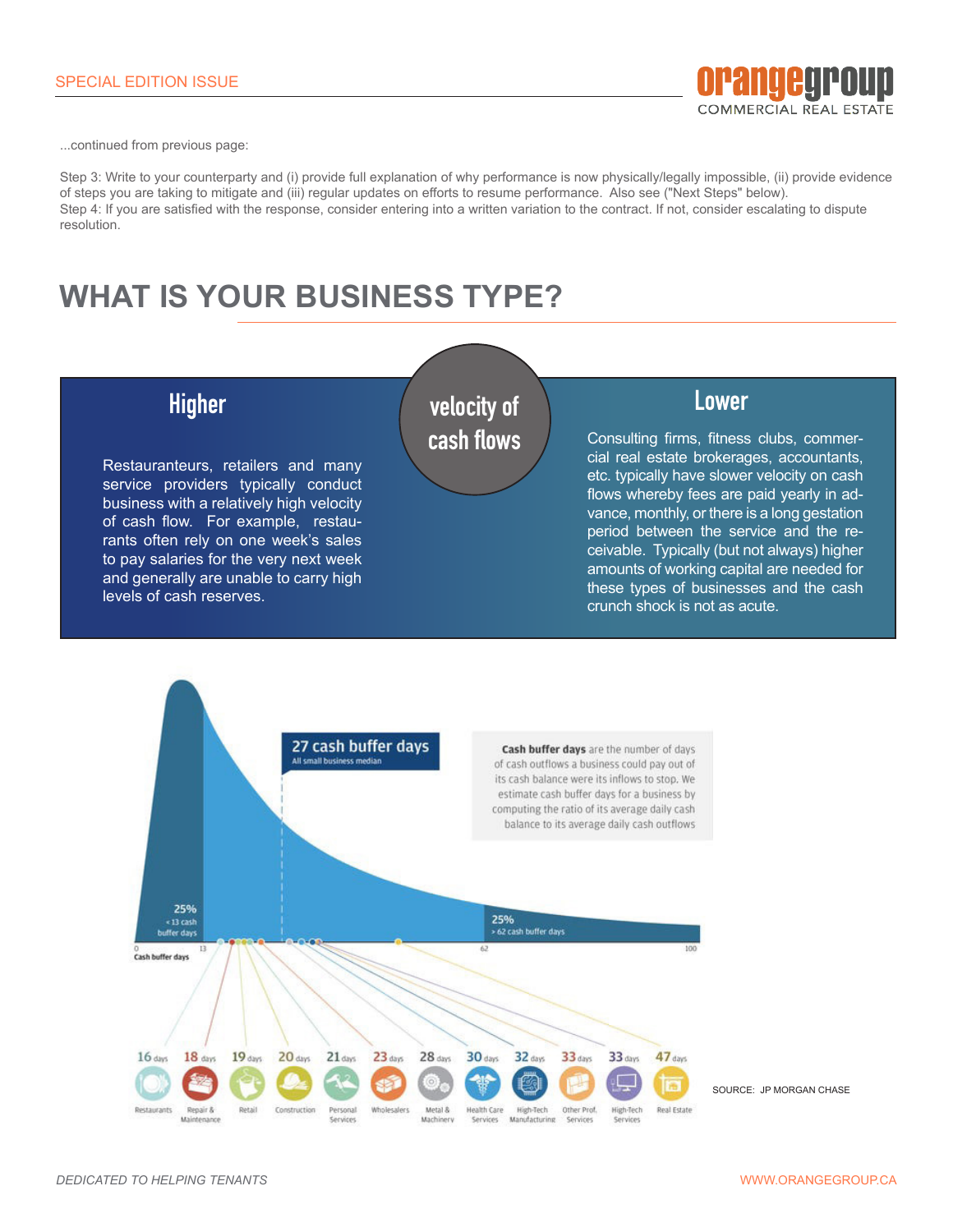

## **TIP: Understand the Type of Landlord You Have**

Landlords already know that a massive tidal wave of rent defaults (and rental abatement requests) are coming. They are keenly aware and will also be scrambling for ways to take the same approach with respect to paying their lenders. Most recognize it is unrealistic to expect the weight of this pandemic to be borne on the backs of the average tenant. They also know that governments are pumping billions of liquidity into banks and its unrealistic for them to be caught in the middle. We won't have time to explain each of the details for the various types of landlords (structure/debt/ownership etc.), but each will have different pressure points to consider as you move forward. These questions can be answered by engaging an expert tenant advisor.

**Pension Funds**: Large entities that own/invest in real estate on behalf of the pensioners and use rental proceeds for pension distributions.\*

**REITs** (Real Estate Investment Trusts): Large entities that own, and many cases operate income producing properties on behalf of the unit holders. Rental proceeds are distributed to unit holders.\*

**Syndications:** Typically owned by a group of investors.\*

**Private Entities**: There are a wide range of private entities that own real estate from very small to very large. A few private wealthy individuals own properties debt free.

**Publicly Traded Companies:** Own real estate on behalf of shareholders which are traded on an exchange.\*

\*Debt is almost always used to increase leveraged returns.



## **NEXT STEPS:**

#### **LANDLORD DECISIONS**

In addition to Force Majeure events, prudent landlords will generally consider your business type when accommodating deferrals, abatements or other types of rental amendments (hereinafter defined as "Rent Restructures"). First and foremost, they'll want to determine if a tenant's request is legitimate by looking at your financial statements. That said, that isn't really an option given the unprecedented pace of changes related to the Covid-19 pandemic.

Therefore, some brief and transparent information on the current situation should be provided. Landlords will want to assess your current revenues in relation to your expenses and the smart ones will consider the "velocity" that we spoke about previously. If sales are down by >50%, it doesn't take a business degree to understand that restaurants and smaller retailers will not be able to pay any rent almost immediately. For others, a portion of a rental payment might be a prudent consideration (depending on reserves).